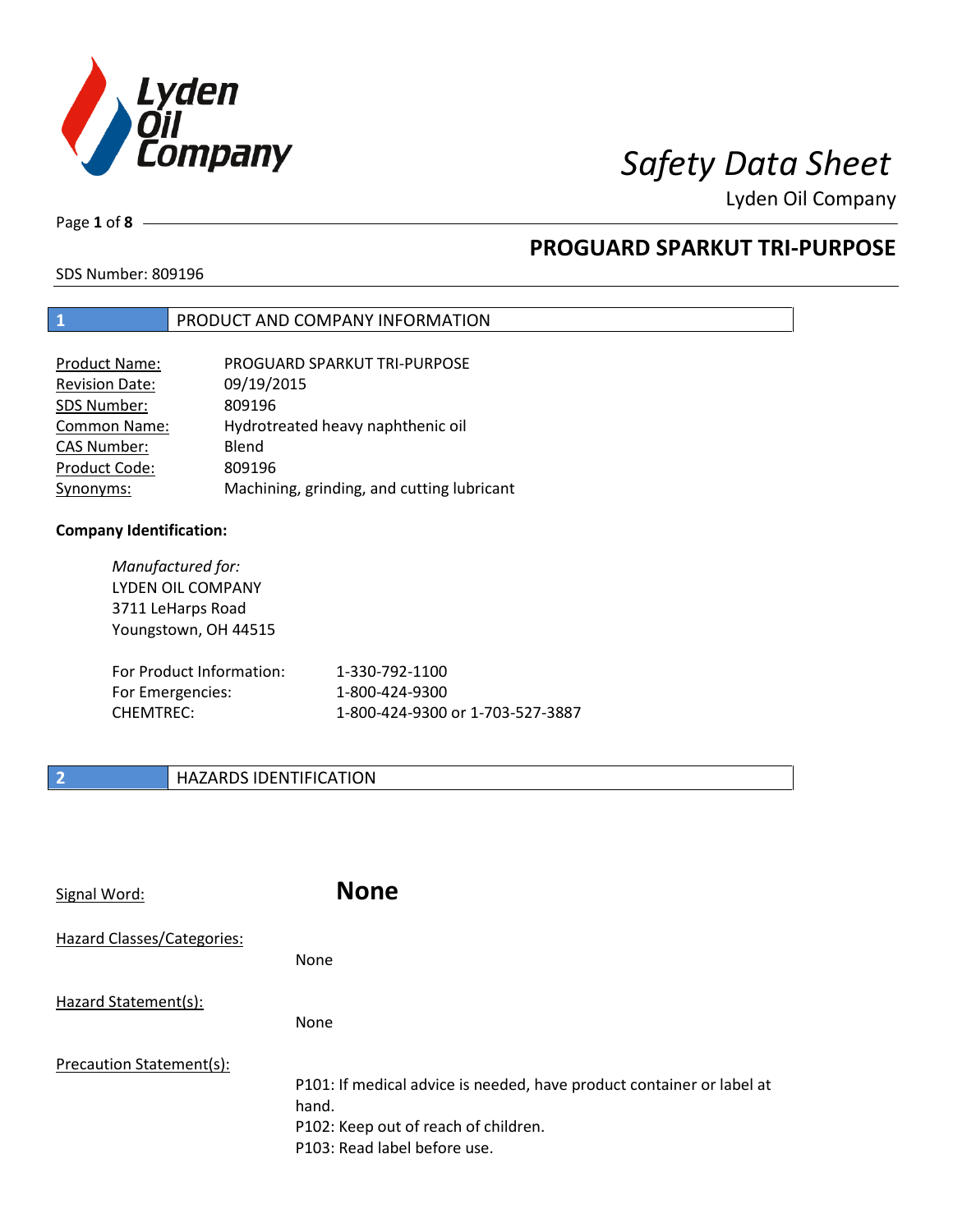

Page **2** of **8**

## **PROGUARD SPARKUT TRI-PURPOSE**

SDS Number: 809196

Other Hazard Statement(s):

-NFPA Ratings:  $Health = 1$  $Fire = 1$ Reactivity  $= 0$ 

### **3** COMPOSITION / INFORMATION ON INGREDIENTS

Ingredients:

*Mixture of the substances listed below with nonhazardous additions.*

| <b>Chemical Name</b>                                   | <b>CAS Number</b> | Percentage |
|--------------------------------------------------------|-------------------|------------|
| Distillates (petroleum), hydrotreated heavy naphthenic | 64742-52-5        | $>95$      |

*\*Any concentration shown as a range is to protect confidentiality or is due to batch variation.*

| $\overline{4}$ | AID MAEACUDEC<br><b>FIDCT</b><br>IVI F<br><b>CONDUCATION OF STREET</b><br>. |
|----------------|-----------------------------------------------------------------------------|
|                |                                                                             |

### Description of First Aid Measures:

| Inhalation:   |                                                                                                                                                                                                                                                                                                            |
|---------------|------------------------------------------------------------------------------------------------------------------------------------------------------------------------------------------------------------------------------------------------------------------------------------------------------------|
|               | Remove victim to fresh air and keep at rest in a position comfortable<br>for breathing. If the victim has difficulty breathing or tightness of the<br>chest, is dizzy, vomiting or unresponsive, give oxygen with rescue<br>breathing or CPR as required and transport to the nearest medical<br>facility. |
| Skin Contact: |                                                                                                                                                                                                                                                                                                            |
|               | Flush skin with water, wash with soap and water. Remove<br>contaminated clothing. Do not reuse clothing until cleaned. If material<br>is injected under the skin, transport to the nearest medical facility for<br>additional treatment.                                                                   |
| Eye Contact:  |                                                                                                                                                                                                                                                                                                            |
|               | Rinse opened eye for at least 15 minutes under running water. If<br>symptoms persist, consult medical attention.                                                                                                                                                                                           |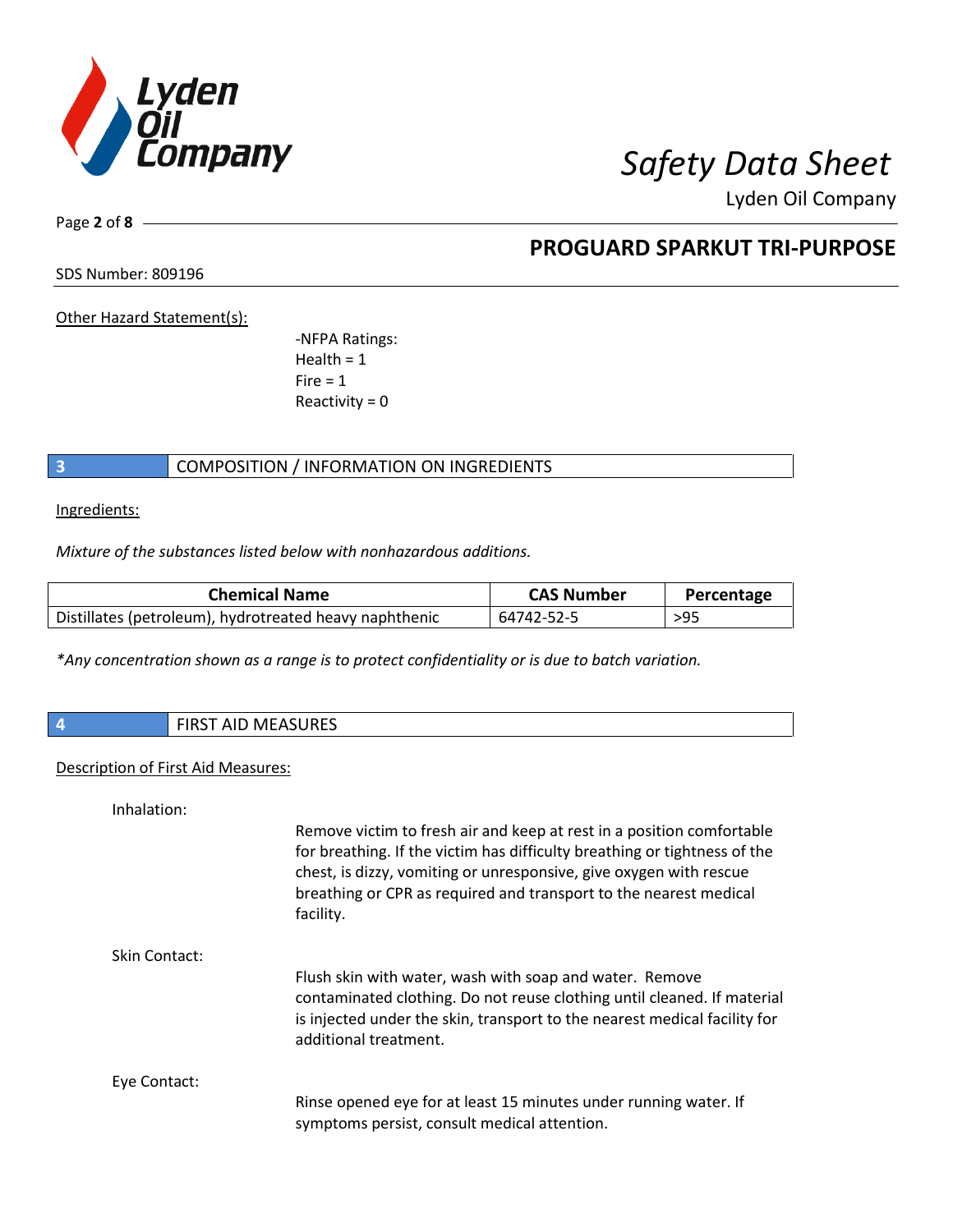

| Page 3 of 8 -                    |                                               |                                                                                                                                                                                                   |  |
|----------------------------------|-----------------------------------------------|---------------------------------------------------------------------------------------------------------------------------------------------------------------------------------------------------|--|
|                                  |                                               | <b>PROGUARD SPARKUT TRI-PURPOSE</b>                                                                                                                                                               |  |
| <b>SDS Number: 809196</b>        |                                               |                                                                                                                                                                                                   |  |
| Ingestion:                       | attention.                                    | Rinse mouth with water. If symptoms develop, obtain medical                                                                                                                                       |  |
|                                  | Symptoms and Effects, both acute and delayed: | No further relevent data available.                                                                                                                                                               |  |
| <b>Recommended Actions:</b>      |                                               | Treat symptomatically. Call a doctor or poison<br>control center for guidance.                                                                                                                    |  |
| 5                                | FIRE FIGHTING MEASURES                        |                                                                                                                                                                                                   |  |
|                                  | Recommended Fire-Extinguishing Equipment:     | Use dry powder, foam, or carbon dioxide fire<br>extinguishers. Water may be ineffective in fighting<br>an oil fire unless used by experienced fire fighters.                                      |  |
| Possible Hazards During a Fire:  |                                               | Hazardous combustion products may include: A<br>complex mixture of airborne solid and liquid<br>particulates and gases (smoke). Carbon monoxide.<br>Unidentified organic and inorganic compounds. |  |
| Recommendations to Firefighters: |                                               | Proper protective equipment including breathing<br>apparatus.                                                                                                                                     |  |
| 6                                | ACCIDENTAL RELEASE MEASURES                   |                                                                                                                                                                                                   |  |

Personal Precautions:

Avoid contact with skin, eyes, and clothing. Keep away from sources of ignition.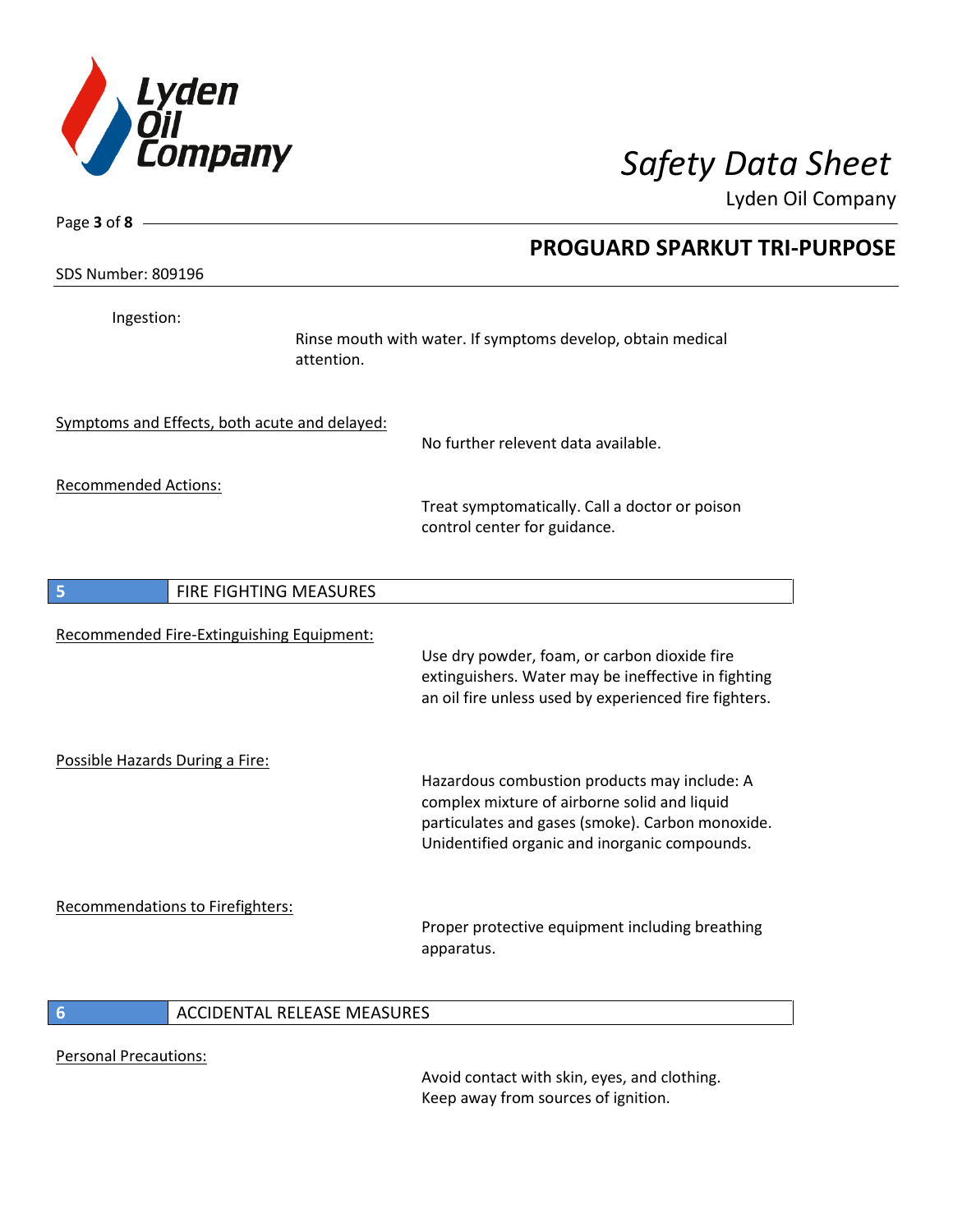

| Page 4 of 8                         |                                                                                  |
|-------------------------------------|----------------------------------------------------------------------------------|
|                                     | <b>PROGUARD SPARKUT TRI-PURPOSE</b>                                              |
| <b>SDS Number: 809196</b>           |                                                                                  |
|                                     |                                                                                  |
| <b>Emergency Procedures:</b>        |                                                                                  |
|                                     | Contain spilled material, collect in suitable and<br>properly labled containers. |
|                                     |                                                                                  |
|                                     |                                                                                  |
| <b>Environmental Precautions:</b>   | Do not allow to reach sewage system or any water                                 |
|                                     | course.                                                                          |
|                                     | Do not allow to enter ground waters.                                             |
|                                     |                                                                                  |
| Cleanup Procedures:                 |                                                                                  |
|                                     | Pick up excess with inert absorbant material. Treat                              |
|                                     | contaminated absorbent same as spilled product.                                  |
|                                     |                                                                                  |
| <b>HANDLING AND STORAGE</b><br>7    |                                                                                  |
|                                     |                                                                                  |
| <b>Handling Precautions:</b>        |                                                                                  |
|                                     | Handle with care and avoid spillage on the floor.                                |
|                                     | Do not cut, weld, drill, grind, braze, or solder                                 |
|                                     | container.                                                                       |
|                                     |                                                                                  |
| <b>Storage Requirements:</b>        |                                                                                  |
|                                     | Keep container tightly sealed.<br>Keep away from sources of ignition.            |
|                                     |                                                                                  |
|                                     |                                                                                  |
| 8                                   | EXPOSURE CONTROLS / PERSONAL PROTECTION                                          |
| <b>Exposure Limits:</b>             |                                                                                  |
|                                     | -64742-52-5 Distillates (petroleum), hydrotreated heavy naphthenic (>95%):       |
|                                     |                                                                                  |
|                                     | ACGIH TLV - Short-term value: 10mg/m <sup>3</sup>                                |
| Long-term value: 5mg/m <sup>3</sup> |                                                                                  |
|                                     | OSHA PEL - Long-term value: 5mg/m <sup>3</sup>                                   |

### Engineering Controls:

All ventilation should be designed in accordance with OSHA standard (29 CFR 1910.94).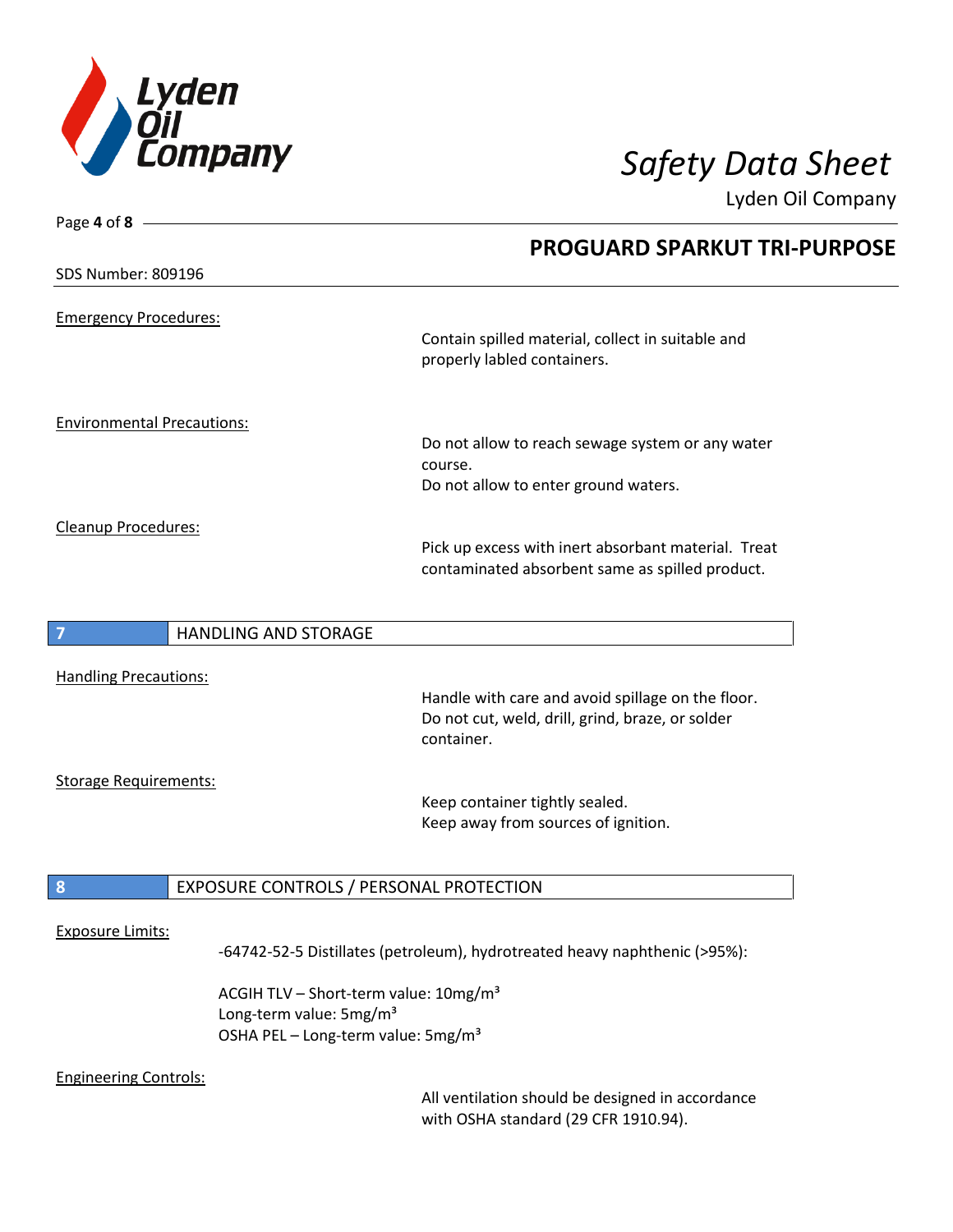

Page **5** of **8**

# **PROGUARD SPARKUT TRI-PURPOSE**

### SDS Number: 809196

Personal Protective Equipment:

Wash hands before breaks and at the end of work. Use safety glasses and gloves.

### **9 PHYSICAL AND CHEMICAL PROPERTIES**

| Amber                                       |
|---------------------------------------------|
| Liquid                                      |
| Characteristic                              |
| Data not available                          |
| Data not available                          |
| Data not available                          |
| $>500^\circ$ F                              |
| Data not available                          |
| $385^\circ$ F                               |
| <1 (where Butyl Acetate - 1)                |
| Data not available                          |
| Data not available                          |
| Data not available                          |
| Data not available                          |
| 0.8803 (where water = $1$ )                 |
| Insoluble in water                          |
| Data not available                          |
| Data not available                          |
| Data not available                          |
| 36 mm <sup>2</sup> /sec (kinematic at 40°C) |
|                                             |

| <b>10</b>                   | STABILITY AND REACTIVITY |                                                                  |
|-----------------------------|--------------------------|------------------------------------------------------------------|
| Stability:                  |                          | Stable under normal conditions.                                  |
| Reactivity:                 |                          | Not reactive under normal conditions.                            |
| <b>Conditions to Avoid:</b> |                          |                                                                  |
|                             |                          | Extreme temperature, sparks, open flame, and<br>direct sunlight. |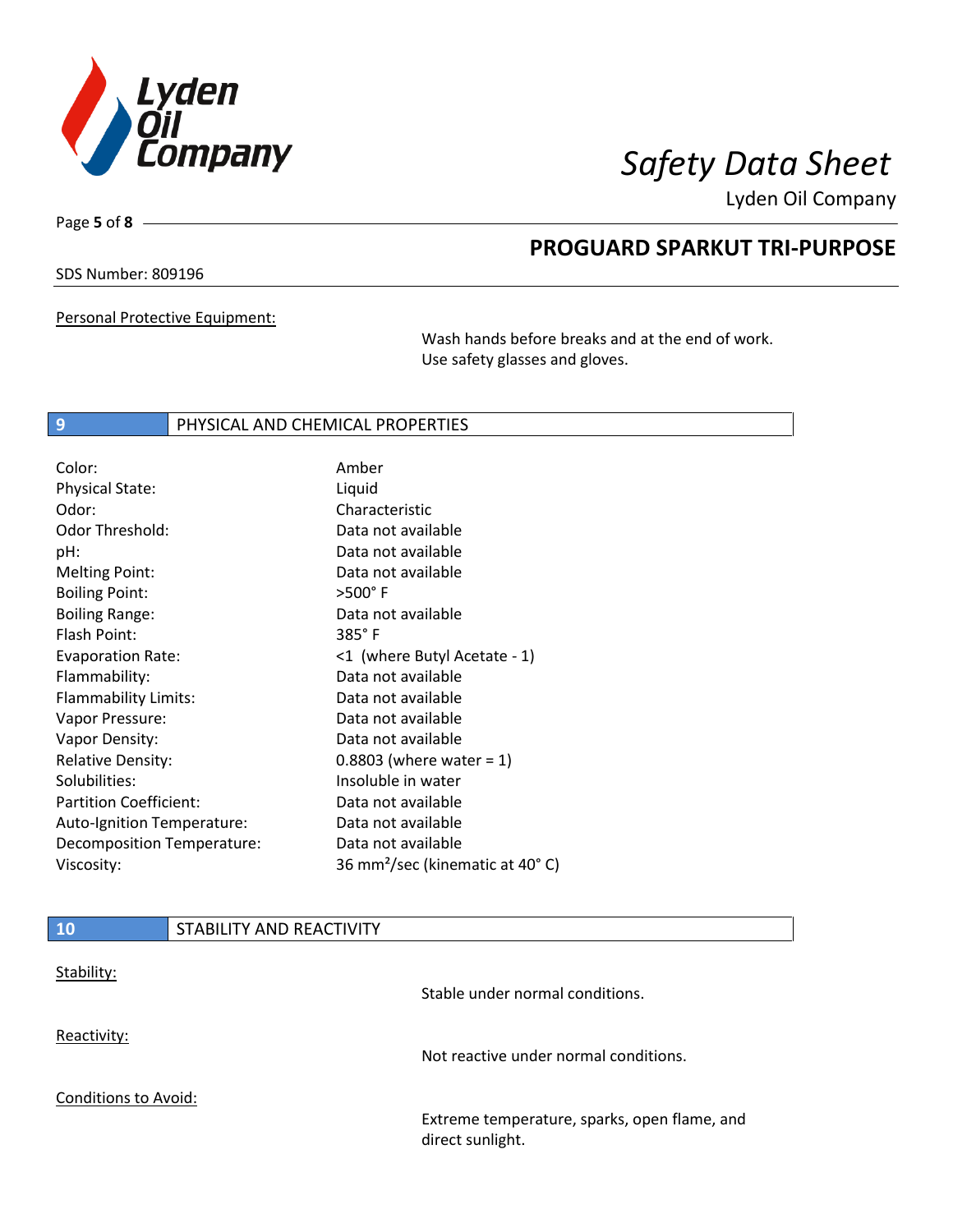

Page **6** of **8**

 $\overline{\phantom{a}}$ 

Lyden Oil Company

|                                |                                     | <b>PROGUARD SPARKUT TRI-PURPOSE</b>                                                                                                                                   |
|--------------------------------|-------------------------------------|-----------------------------------------------------------------------------------------------------------------------------------------------------------------------|
| <b>SDS Number: 809196</b>      |                                     |                                                                                                                                                                       |
| <b>Hazardous Reactions:</b>    |                                     | No known hazardous reactions.                                                                                                                                         |
| Incompatible Materials:        |                                     | Strong oxidizers and strong reducing agents.                                                                                                                          |
| <b>Decomposition Products:</b> |                                     | Oxides of carbon, and hydrogen.                                                                                                                                       |
| 11                             | <b>TOXICOLOGICAL INFORMATION</b>    |                                                                                                                                                                       |
| Routes of Exposure:            |                                     | Skin and eye contact are the primary routes of<br>exposure although exposure may occur following<br>accidental ingestion.                                             |
| <b>Exposure Effects:</b>       |                                     | Repeated skin contact may cause dermatitis or an<br>oil acne. Exposure to eyes may cause redness.<br>Harmful if swallowed, may cause burns to mouth<br>and esophagus. |
| <b>Measures of Toxicity:</b>   |                                     | No test data available.                                                                                                                                               |
|                                | Carcinogenic/Mutagenic Precautions: | Non-carcinogenic and not expected to be<br>mutagentic.                                                                                                                |
| 12                             | <b>ECOLOGICAL INFORMATION</b>       |                                                                                                                                                                       |
| <b>Ecological Precautions:</b> |                                     |                                                                                                                                                                       |

Avoid exposing to the environment.

Ecological Effects:

No specific environmental or aquatic data available.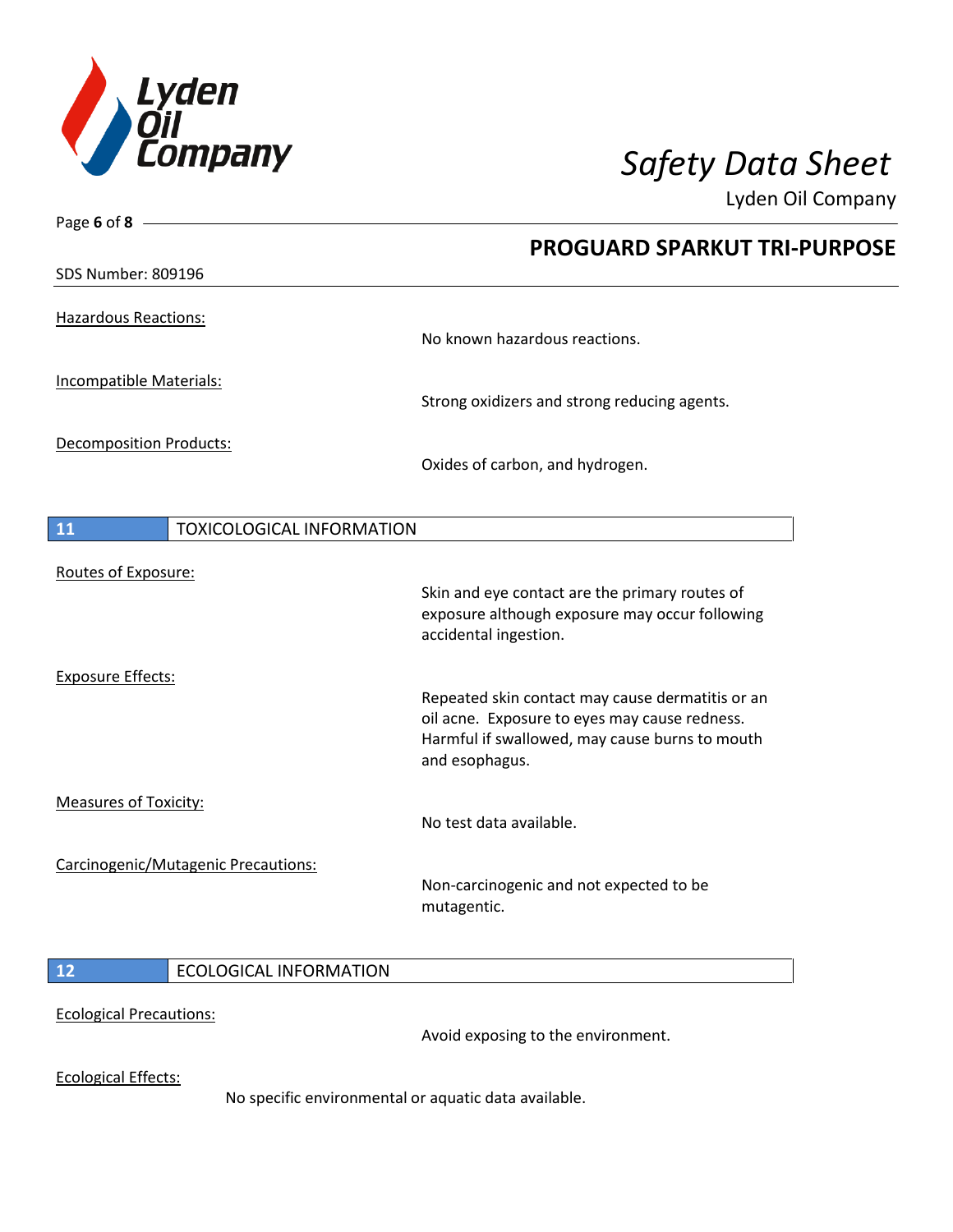

**PROGUARD SPARKUT TRI-PURPOSE**

Lyden Oil Company

SDS Number: 809196

Page **7** of **8**

| 13                                                                                                | <b>DISPOSAL CONSIDERATIONS</b> |                                                                                             |
|---------------------------------------------------------------------------------------------------|--------------------------------|---------------------------------------------------------------------------------------------|
| Disposal Methods:                                                                                 |                                |                                                                                             |
|                                                                                                   |                                | Dispose of waste material in accordance with all<br>local, state, and federal requirements. |
| <b>Disposal Containers:</b>                                                                       |                                | Use properly approved container for disposal.                                               |
| <b>Special Precautions:</b>                                                                       |                                | Do not flush to surface waters or drains.                                                   |
| 14                                                                                                | <b>TRANSPORT INFORMATION</b>   |                                                                                             |
| <b>UN Number:</b><br><b>UN Shipping Name:</b><br><b>Transport Hazard Class:</b><br>Packing Group: |                                | Data not available<br>Lubricating Oil, N.O.S.<br>Data not available<br>Data not available   |
| <b>Environmental Hazards:</b>                                                                     |                                | Data not available                                                                          |
| <b>Bulk Transport Guidance:</b>                                                                   |                                | Data not available                                                                          |
| <b>Special Precautions:</b>                                                                       |                                | Not regulated by DOT.                                                                       |
|                                                                                                   |                                |                                                                                             |

## **REGULATORY INFORMATION**

This material and all of its components are listed on the Inventory of Existing Chemical Substances under the Toxic Substances Control Act.